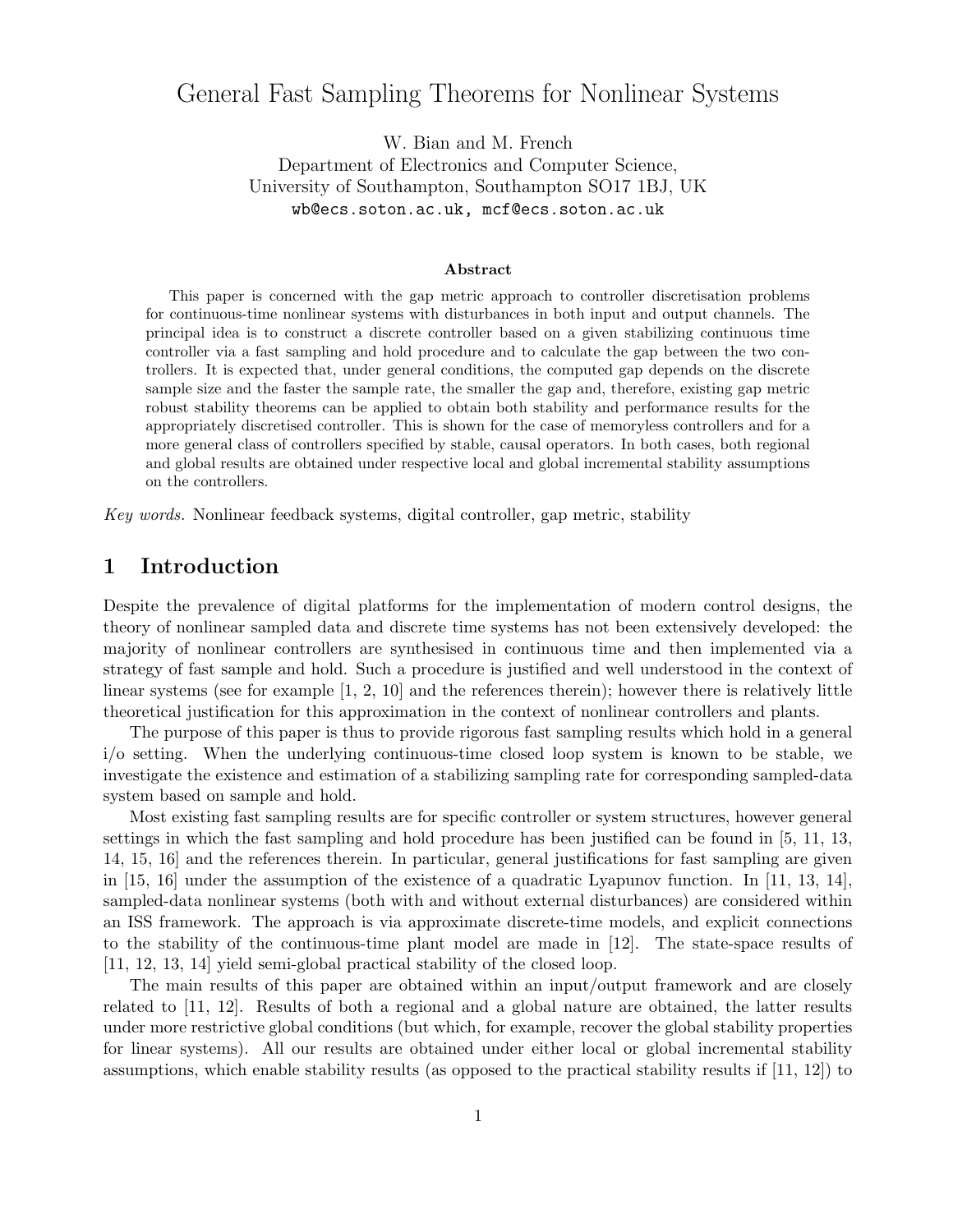be obtained. In particular this stronger form of stability enables a direct application of the robust stability results of [7] to the resulting sampled data closed loop, and consequently the gap metric robust stability margin is preserved asymptotically under suitably fast sampling. Furthermore, our results are in the context of i/o stability, and do not require e.g. the finite dimensional state space structures of [11, 12].

Discretisation of continuous-time controllers is clearly an approximation procedure, hence the aims of this paper can be viewed as developing conditions under which such fast sampling and holding controller approximations preserve both the stability and the performance of the original continuous time closed loop. By viewing the resulting discrete approximation of the continuous controller as a perturbation to the original controller, it is natural to address such questions within the framework of the nonlinear gap metric theory [3, 6, 7, 9]. The principal idea is to construct a discrete controller based on a given stabilizing continuous time controller via a fast sampling and hold procedure and to calculate the gap between the two controllers.

We will consider two classes of controllers: the case of continuous, memoryless controllers and the more general case of controllers specified by stable, causal operators. In both cases, it is shown that, under general conditions, the computed gap depends on the discrete sample size such that the faster the sample rate, the smaller the gap and, therefore, existing gap metric robust stability theorems can be applied to obtain both stability and performance results for an appropriately discretised controller. In both cases, we require that the controllers are incrementally stable, and observe that many existing continuous time controllers lie within these categories. Unstable controllers are not considered in this paper; however, this class is clearly important and remains the subject of future work. However, we do note that the unstable case would appear to be substantially more technically involved.

The structure of the paper is as follows: Section 2 contains the background material on the gap metric and robust stability theorems. In Section 3, we give the definitions of discrete controller and obtain some of its basic properties. The main results on the stability and performance of the closed loop with the discretised controller corresponding to the case of a memoryless controller or a controller specified by a causal, stable operator are given in Sections 4 and 5 respectively.

#### 2 Preliminaries

Let  $\mathcal{U}, \mathcal{Y}$  represent normed input and output signal spaces and let  $\mathcal{U}_e, \mathcal{Y}_e$  denote the auxiliary extended spaces, that is  $\mathcal{U}_e = \{u : T_\tau u \in \mathcal{U} \text{ for all } \tau > 0\}, \mathcal{Y}_e = \{y : T_\tau y \in \mathcal{Y} \text{ for all } \tau > 0\}, \text{ where } T_\tau \text{ is }$ the truncation operator. Let  $\mathcal{U}_{\omega} = \{u : T_{\tau}u \in \mathcal{U} \text{ for all } \tau \in (0,\omega)\}\$ , where  $\omega \in (0,\infty]$ , and let  $\mathcal{U}_a = \cup_{\omega \in (0,\infty]} \mathcal{U}_\omega$ .  $\mathcal{Y}_\omega$  and  $\mathcal{Y}_a$  are understood in the same manner. Plant operators will map from  $\mathcal{U}_a$ to  $\mathcal{Y}_a$  and controller operators will map from  $\mathcal{Y}_a$  to  $\mathcal{U}_a$ . In the main context, we let  $\mathcal{U} = L^{\infty}(\mathbb{R}_+, \mathbb{R}^n) =$ :  $L_n^{\infty}(\mathbb{R}_+)$  (or  $L_n^{\infty}$ ), i.e. the set of all essentially bounded *n*-valued functions over  $\mathbb{R}_+$ , and let  $\mathcal Y$  be a subspace of  $L_m^{\infty}(\mathbb{R}_+)$ . The space of all bounded *n*-valued (*m*-valued, resp.) sequences is denoted by  $l_n^{\infty}$  $(l_m^{\infty}, \text{ resp.})$ . The space of all continuous *n*-valued signals is denoted by  $C(\mathbb{R}_+, \mathbb{R}^n)$  and we also write  $L^{\infty} = L_1^{\infty}, l^{\infty} = l_1^{\infty}.$ 

The Euclidean norm of  $\mathbb{R}^n$  is denoted by  $|\cdot|$  and that of a normed signal space, (say) U, is denoted by  $\|\cdot\|_{\mathcal{U}}$ . The product space of  $\mathcal{U}$  and  $\mathcal{Y}$  is denoted by W, i.e.  $\mathcal{W} = \mathcal{U} \times \mathcal{Y}$  with norm

$$
\left\| \left( \begin{array}{c} u \\ y \end{array} \right) \right\|_{\mathcal{W}} = \|(u, y)^{\top}\|_{\mathcal{W}} = \max \{ \|u\|_{\mathcal{U}}, \|y\|_{\mathcal{Y}} \}.
$$

The closed disc in W centred at 0 with radius r is denoted by  $S_r$ . We also let  $\mathcal{W}_a = \mathcal{U}_a \times \mathcal{Y}_a, \mathcal{W}_e =$  $U_e \times Y_e$  and let  $\mathcal{K}_{\infty}$  be the set of all continuous increasing function  $g : [0, \infty) \to [0, \infty)$  such that  $g(0) = 0, g(\infty) = \infty.$ 

Given a signal operator  $H : U_a \to Y_a$ , we define a domain and graph, respectively, as follows:

$$
Dom(H) = \{u \in \mathcal{U} : Hu \in \mathcal{Y}\}, \quad \mathcal{G}_H = \{(y, Hy)^\top : u \in Dom(H)\}
$$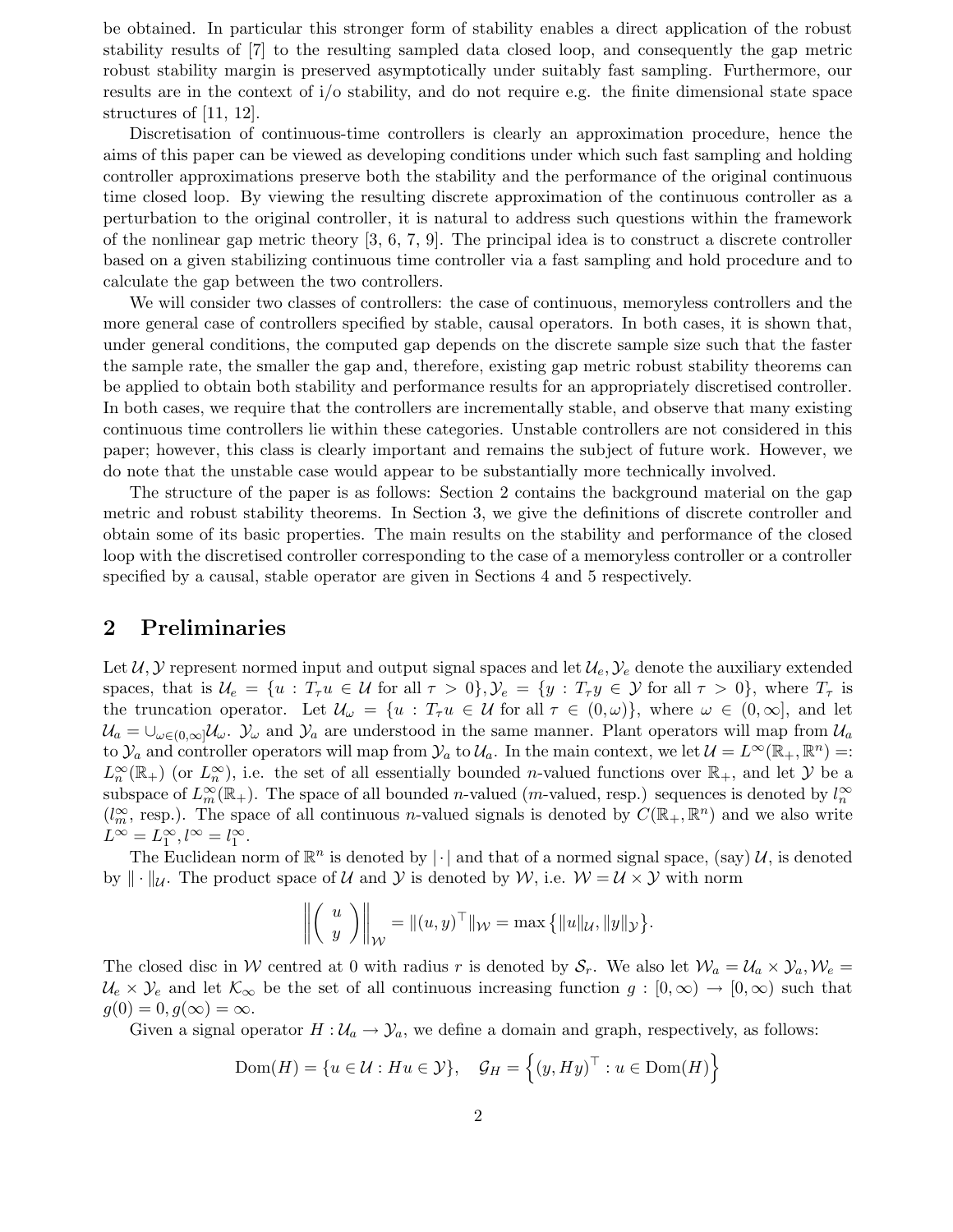and let

$$
||H|| := \sup \left\{ \frac{||Hu||_{\mathcal{Y}}}{||u||_{\mathcal{U}}} : u \in \mathcal{G}_H \text{ with } ||u||_{\mathcal{U}} \neq 0 \right\},
$$
  

$$
\gamma[H](r) := \sup \left\{ ||Hu||_{\mathcal{Y}} : u \in \mathcal{G}_H \text{ with } ||u||_{\mathcal{U}} \leq r \right\} \text{ for } r \geq 0,
$$
  

$$
||H||_{\triangle} := \sup \left\{ \frac{||Hu_1 - Hu_2||_{\mathcal{Y}}}{||u_1 - u_2||_{\mathcal{U}}} : u_1, u_2 \in \mathcal{G}_H \right\}.
$$

**Definition 2.1.** A signal operator H is said to be: (i) gain stable if  $\|H\| < \infty$ ; (ii) gf-stable (gain function stable) if  $\gamma[H](r) < \infty$  for each  $r \geq 0$ ; and (iii) incrementally stable if  $||H||_{\Delta} < \infty$ .

Obviously a necessary condition for gain stability is  $Hu \to 0$  as  $u \to 0$ . Hence, throughout this paper, every signal operator is assumed to have an equilibrium at 0, that is,  $H(0) = 0$ .

We now consider the control system  $[P, C]$  described by the standard configuration Figure 1. Here



Figure 1: Standard Feedback Configuration.

 $u_i \in \mathcal{U}_a$ ,  $y_i \in \mathcal{Y}_a$  for  $i = 0, 1, 2$ , and both the plant  $P: \mathcal{U}_a \to \mathcal{Y}_a$  and compensator  $C: \mathcal{Y}_a \to \mathcal{U}_a$  are causal and in general nonlinear.

**Definition 2.2.** If, for each  $(u_0, y_0) \in \mathcal{W}$ , there exist unique signals  $u_1, u_2 \in \mathcal{U}_a$  and  $y_1, y_2 \in \mathcal{Y}_a$  such that

$$
u_0 = u_1 + u_2, \quad y_0 = y_1 + y_2, \quad y_1 = Pu_1, \quad u_2 = Cy_2 \tag{2.1}
$$

and the feedback operator

$$
H_{P,C}: \mathcal{W} \to \mathcal{W}_e \times \mathcal{W}_e: \left(\begin{array}{c} u_0 \\ y_0 \end{array}\right) \mapsto \left(\left(\begin{array}{c} u_1 \\ y_1 \end{array}\right), \left(\begin{array}{c} u_2 \\ y_2 \end{array}\right)\right) \tag{2.2}
$$

is defined and causal, then the closed loop  $[P, C]$  is said to be globally well-posed. If  $D \subset W$  and  $H_{PC}|\mathcal{D}$  is defined and causal, then  $[P, C]$  is said to be globally well posed on  $\mathcal{D}$ .

A further weaker notion of well-posedness is also introduced as in [7], namely

**Definition 2.3.** The system is said locally well-posed if, for each  $(u_0, y_0) \in \mathcal{W}$ , there exist unique signals  $u_1, u_2 \in \mathcal{U}_a$  and  $y_1, y_2 \in \mathcal{Y}_a$  satisfying (2.1) over a maximal interval  $[0, \omega)$  with  $0 < \omega \leq \infty$ ,  $H_{P,C}: \mathcal{W} \to \mathcal{W}_a \times \mathcal{W}_a$  is causal on  $[0, \omega)$  and, if  $\omega < \infty$ , then  $\|(u_1, y_1)^\top\|_{L^\infty[0,t)} \to \infty$  as  $t \to \omega$  from below.

The stability of a closed loop system  $[P, C]$  is determined by the stability of the corresponding operator  $H_{P,C}$ :

**Definition 2.4.** A well-posed closed loop  $[P, C]$  is said to be gain stable (resp. gf-stable, incrementally stable) if  $H_{P,C}$  is stable in the same sense.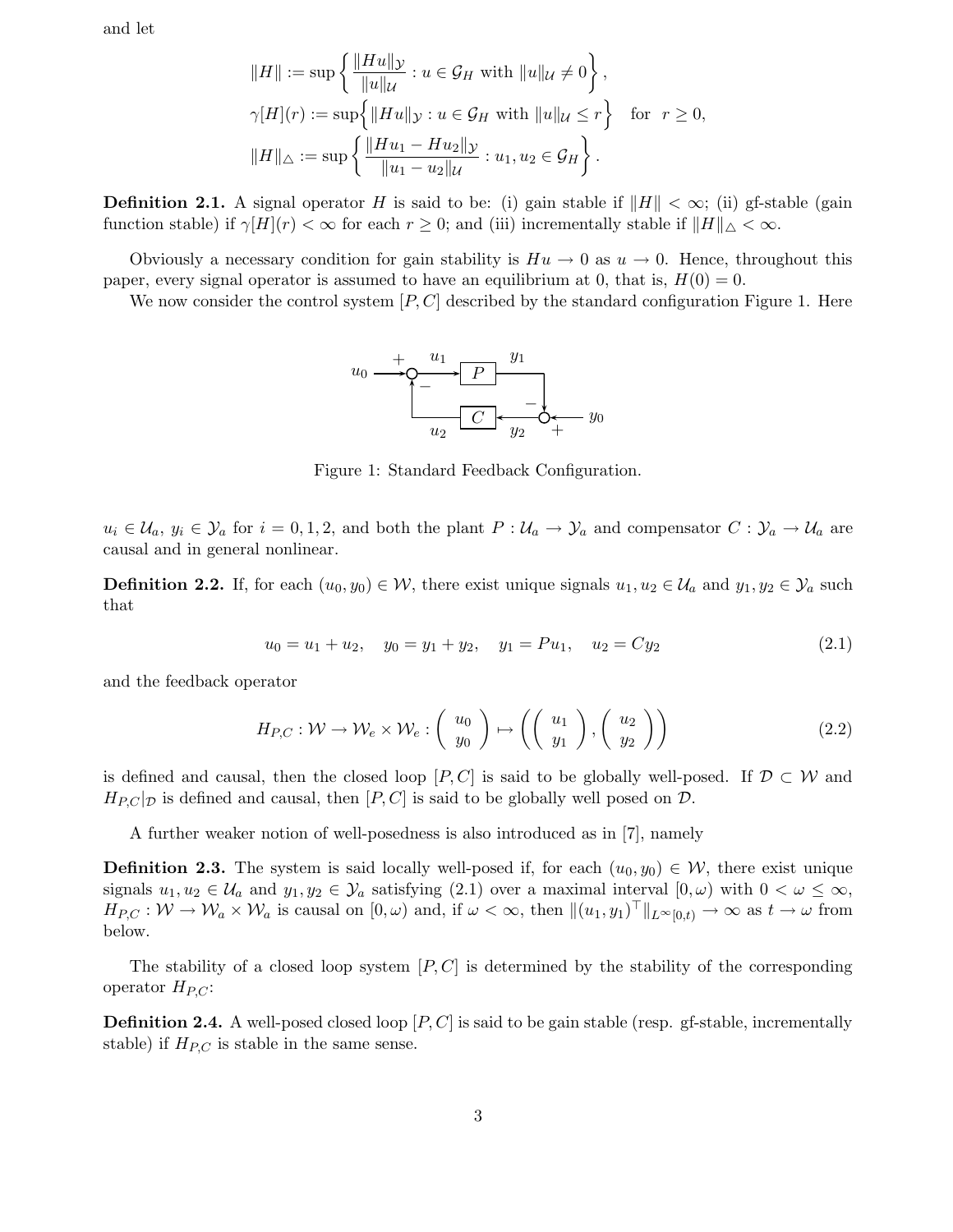It is well known that stability of  $[P, C]$  is equivalent to the same notion of stability of either of the following mappings:

$$
\Pi_{P//C}: \left(\begin{array}{c} u_0 \\ y_0 \end{array}\right) \mapsto \left(\begin{array}{c} u_1 \\ y_1 \end{array}\right), \quad \Pi_{C//P}: \left(\begin{array}{c} u_0 \\ y_0 \end{array}\right) \mapsto \left(\begin{array}{c} u_2 \\ y_2 \end{array}\right)
$$

There are a number of generalizations of the gap metric concept for nonlinear systems, see eg. [3, 7, 9]. Here we recall the gap metric defined in [7] by Georgiou and Smith. That is, for two signal operators  $H, H<sub>1</sub>$ , we define the directed gap as follows:

$$
\vec{\delta}(H, H_1) := \begin{cases} \inf_{\Phi \in \mathcal{O}} \|I - \Phi\| & \text{if } \mathcal{O} \neq \emptyset \\ \infty & \text{if } \mathcal{O} = \emptyset \end{cases}
$$
 (2.3)

where

$$
\mathcal{O} = \{ \Phi : \mathcal{G}_H \to \mathcal{G}_{H_1} \mid \Phi 0 = 0, \Phi \text{ is causal, surjective} \}. \tag{2.4}
$$

Using this definition Georgiou and Smith in [7] studied the robustness of nonlinear systems. Within the language of this paper, the following results follow from [7]:

**Theorem 2.5.** Suppose  $[P, C]$  is globally well posed and  $[P, C_1]$  is locally well-posed.

(i) If  $[P, C]$  is gain stable and  $\vec{\delta}(C, C_1) < ||\Pi_{C//P}||^{-1}$ , then  $[P, C_1]$  is globally well posed, gain stable and

$$
\|\Pi_{C_1//P}\| \le \|\Pi_{C//P}\|\frac{1+\vec{\delta}(C,C_1)}{1-\vec{\delta}(C,C_1)\|\Pi_{C//P}\|}.
$$

(ii) If  $[P, C]$  is gf-stable, there exists a surjective mapping  $\Phi : \mathcal{D} \to \mathcal{G}_{C_1}$  where  $\mathcal{D} \subset \mathcal{G}_C$ , and there exists a function  $\varepsilon(\cdot) \in \mathcal{K}_{\infty}$  such that  $\gamma[I - \Phi] \circ \gamma[\Pi_{C//P}](r) \leq (1 + \varepsilon)^{-1}(r)$  for all  $r \geq 0$ , then  $[P, C_1]$ is globally well posed and gf-stable.

**Theorem 2.6.** Let  $r > 0$ . Suppose  $[P, C]$  is globally well-posed on  $S_r$ ,  $[P, C_1]$  is locally well-posed and  $\|\Pi_{C//P}|_{\mathcal{S}_r}\|\leq p.$  Suppose that there exists a mapping  $\Phi:\mathcal{G}_C\cap\mathcal{S}_{pr}\to\mathcal{G}_{C_1}$  such that  $\|(\Phi-I)|_{\mathcal{G}_C\cap\mathcal{S}_{pr}}\|=$  $q\,<\,1/p\,$  and  $(\Phi-I)\Pi_{C//P}|_{\mathcal{S}_r}\,$  is continuous and compact. Then  $[P,C_1]$  is globally well-posed and bounded on  $S_{(1-pq)r}$  and

$$
\|\Pi_{C_1//P}|_{\mathcal{S}_{(1-pq)r}}\| \le \|\Pi_{C//P}|_{\mathcal{S}_r}\|\frac{1+q}{1-q\|\Pi_{C//P}|_{\mathcal{S}_r}\|}.
$$

#### 3 The Digital Controllers

In this section, we construct a discrete-time controller  $C_d$  which, under the sample and hold operation, approximates a given continuous-time controller  $C$ , with the additional property that the stability of  $[P, C]$  is preserved when the sample and hold implementation of  $C_d$  is utilized in place of C. The construction is a standard approach and is described next.

We first introduce the concrete signal space setting in which we will present our results. Let  $\alpha > 0, \tau > 0$  be given and define normed input and output spaces as:

$$
\mathcal{U} = \{ u \in L^{\infty}(\mathbb{R}_+, \mathbb{R}^n) : \sup_{t \ge 0} |u(t)| < \infty \}
$$
\n(3.1)

$$
\mathcal{Y}_{\alpha,\tau} = \left\{ y \in L^{\infty}(\mathbb{R}_{+}, \mathbb{R}^{m}) : \begin{array}{l} y \text{ is continuous on each interval } [k\tau, (k+1)\tau), \\ y \in \mathbb{R} \text{ and } \sup_{t,s \in [k\tau, (k+1)\tau)} \frac{|y(t) - y(s)|}{|t - s|^{\alpha}} < \infty \\ \frac{k \in \mathbb{R}, t \neq s}{\epsilon} \end{array} \right\}.
$$
 (3.2)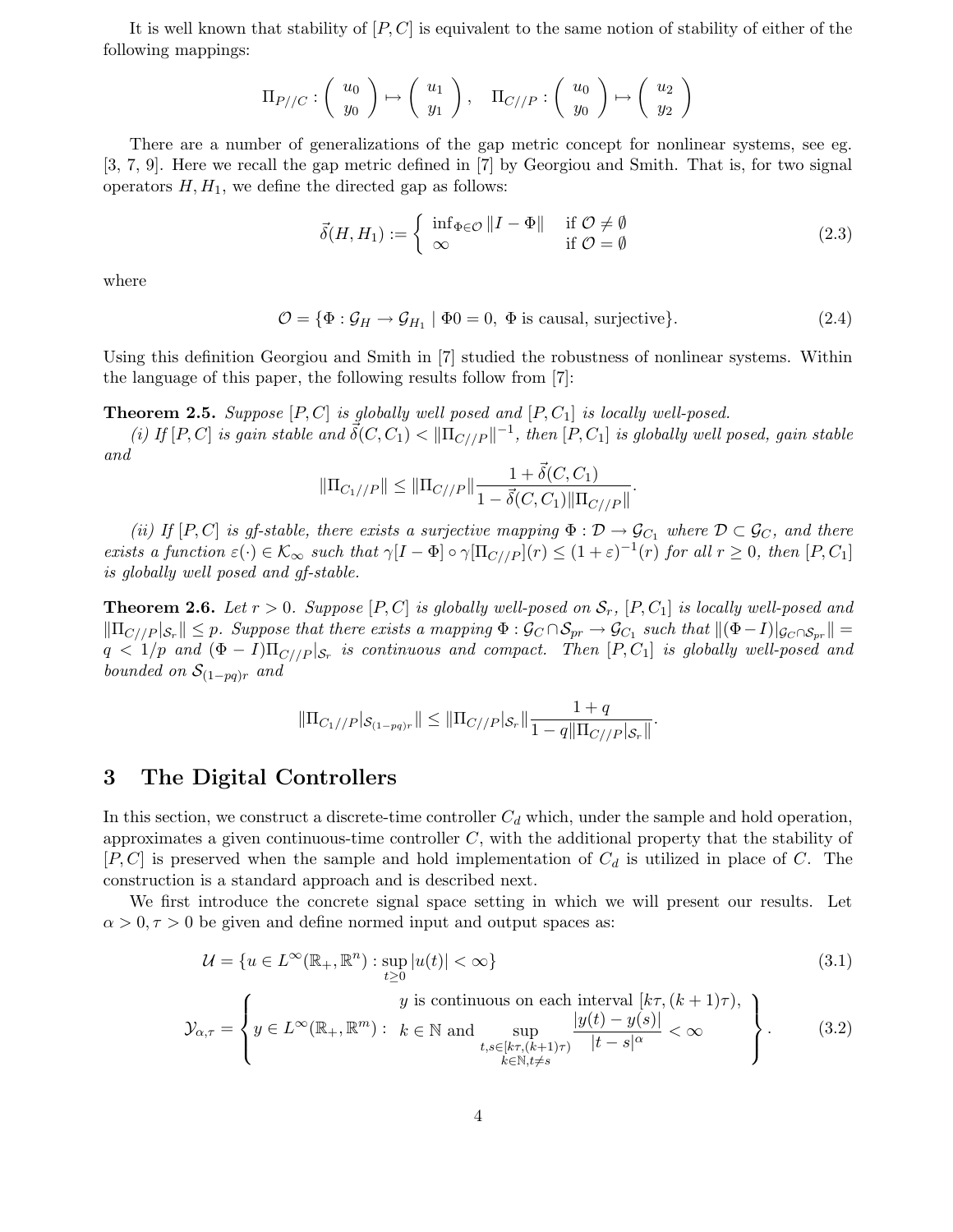where

$$
||u||_{\mathcal{U}} = \sup_{t \ge 0} |u(t)|, \quad ||y||_{\mathcal{Y}_{\alpha,\tau}} = \max \left\{ ||y||_{L^{\infty}_{m}}, \sup_{\substack{t,s \in [k\tau,(k+1)\tau) \\ k \in \mathbb{N}, t \ne s}} \frac{|y(t) - y(s)|}{|t - s|^{\alpha}} \right\}.
$$
 (3.3)

The signal space  $\mathcal{Y}_{\alpha,\tau}$  is the set of all piecewise regular signals; we note that similar regular signal spaces have been exploited in [8] for the analysis of the robustness of a relaxation oscillator. For notational simplicity we sometimes write  $\mathcal{Y} = \mathcal{Y}_{\alpha,\tau}$ ,  $\mathcal{Y}_e = (\mathcal{Y}_{\alpha,\tau})_e$ ,  $\mathcal{Y}_a = (\mathcal{Y}_{\alpha,\tau})_a$ .

Since the input and output of the controller are both continuous-time signals, two further operations are needed as shown in Figure 2 below.  $S<sub>\tau</sub>$  denotes a sample operator which discretises the input continuous-time signal so that the discrete-time controller  $C_d$  can be applied. A second operator (the hold operator)  $H<sub>\tau</sub>$  transforms the discrete signal-time back to piecewise continuous-time signal for the system P to recognize. Here,  $\tau$  represents the step size of the sample and hold operation. The sample



Figure 2: Standard Feedback Configuration.

operator,  $S_{\tau}$ , is naturally chosen to be:

$$
S_{\tau}: \mathcal{Y}_{\alpha,\tau} \to l_m^{\infty}, \quad S_{\tau}y = z = (z_k) \text{ with } z_k = y(k\tau), k = 0, 1, 2, \cdots \text{ for any } y \in \mathcal{Y}_{\alpha,\tau}.
$$

There are several choices for  $H_{\tau}$ . Here we consider the "ZOH operator":

$$
H_{\tau}: l_n^{\infty} \to \mathcal{U}, \quad (H_{\tau}z)(t) = z_k \text{ for } t \in [k\tau, (k+1)\tau) \quad \text{ for any } z = (z_k) \in l_n^{\infty}.
$$

The controller  $C_d: l_m^{\infty} \to l_n^{\infty}$  depends on a known stable continuous-time controller  $C: \mathcal{Y}_{\alpha,\tau} \to \mathcal{U}$ via a process of sampling. We consider the cases where  $C$  is either governed by a memoryless function or is a stable operator between signal spaces. If  $C$  is memoryless, i.e. there exists a memoryless function  $K : \mathbb{R}^m \to \mathbb{R}^n$  such that  $C : u_2(t) = K(y_2(t))$ , then we let

$$
C_d z = \{ K(z_k) \}_{k \ge 0}, \quad \text{for all } z = \{ z_k \}_{k \ge 0} \in l_m^{\infty}.
$$
 (3.4)

If C is given by a stable causal operator, we let

$$
C_d z = S_{\tau} C H_{\tau} z \quad \text{for all } z \in l_m^{\infty}.
$$
\n(3.5)

Note that  $(3.5)$  is a generalization of  $(3.4)$ . We notice that since C is stable,  $(Cy)(t)$  is defined for every piecewise continuous function y and for all  $t \geq 0$  thus ensuring  $C_d$  and  $H_\tau C_\tau$  are defined in both cases in (3.4) and (3.5). Under such assumptions,  $C_d$  is always a causal operator from  $l_m^{\infty}$  to  $l_n^{\infty}$ .

Let  $C_{\tau} : \mathcal{Y}_{\alpha,\tau} \to \mathcal{U}$  be defined:

$$
C_{\tau} = H_{\tau} C_d S_{\tau} = H_{\tau} S_{\tau} C H_{\tau} S_{\tau},
$$

and note this maps signals in  $\mathcal{Y}_{\alpha,\tau}$  to step functions. To study the properties of  $C_{\tau}$ , we first consider the operator  $H_{\tau}S_{\tau}$ . From the definitions, it follows that

$$
||H_{\tau}S_{\tau}y||_{L_{m}^{\infty}} \le ||y||_{L_{m}^{\infty}} \quad \text{and} \quad ||H_{\tau}S_{\tau}x - H_{\tau}S_{\tau}y||_{L_{m}^{\infty}} \le ||x - y||_{L_{m}^{\infty}}
$$
(3.6)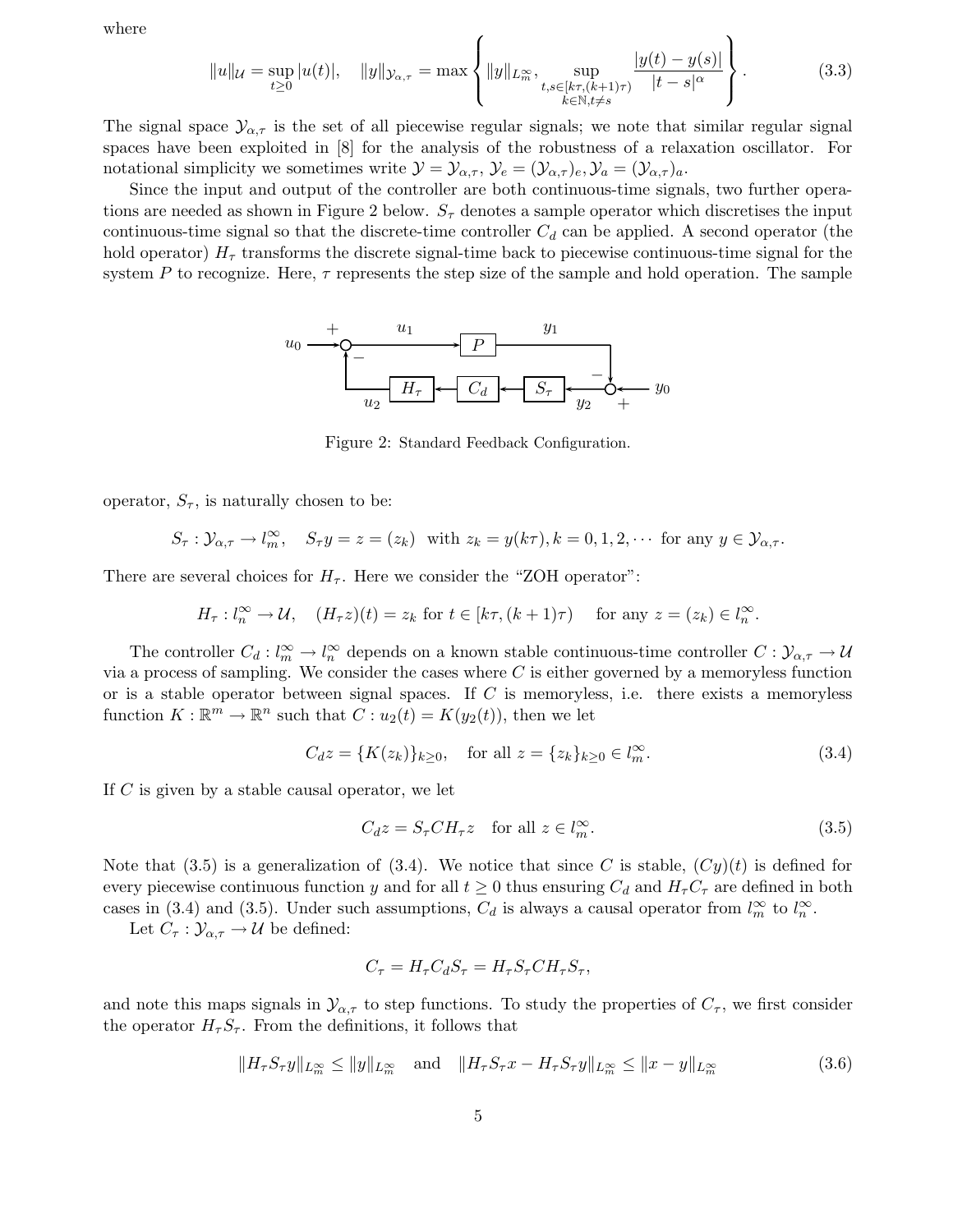for any piecewise continuous functions  $x, y \in L_m^{\infty}$ . In particular,  $H_{\tau}S_{\tau}c = c$  for constant function c. Consequently, if understand  $H_{\tau}S_{\tau}$  as an operator from either  $L_{m}^{\infty}$  or  $\mathcal{Y}_{\alpha,\tau}$  to  $L_{m}^{\infty}$ , we have

$$
||H_{\tau}S_{\tau}|| = 1 \quad \text{for each } \tau.
$$
 (3.7)

For any  $y \in \mathcal{Y}_{\alpha,\tau}$  and  $k \in \mathbb{N}$ , by the definitions of  $\|\cdot\|_{\mathcal{Y}}$ , we also have

$$
||y - y(k\tau)||_{L_m^{\infty}[k\tau,(k+1)\tau)} \leq \tau^{\alpha}||y||_{\mathcal{Y}},
$$
\n(3.8)

$$
||y - H_{\tau} S_{\tau} y||_{L_m^{\infty}} \le \tau^{\alpha} ||y||_{\mathcal{Y}}.
$$
\n(3.9)

**Proposition 3.1.** (i) If C is gain stable (resp., gf-stable), then  $C_{\tau}$  is gain stable (resp., gf-stable); (ii) If C is incrementally stable, then  $C_{\tau}$  is incrementally stable and  $||C_{\tau}||_{\Delta} = ||C||_{\Delta}$ ; (iii) If  $C|_{\mathcal{S}_r}$  is incrementally stable, then  $C_{\tau}|_{\mathcal{S}_r}$  is incrementally stable and  $||C_{\tau}|_{\mathcal{S}_r}||_{\Delta} = ||C|_{\mathcal{S}_r}||_{\Delta}$ .

*Proof:* (i) Since  $C_{\tau} = H_{\tau} S_{\tau} C H_{\tau} S_{\tau}$ , the conclusion follows from (3.7). (ii) Suppose  $x, y \in \mathcal{Y}_{\alpha,\tau}$  and C is incrementally stable. Then, by (3.6), we have

$$
||C_{\tau}y - C_{\tau}x||_{\mathcal{U}} = ||H_{\tau}S_{\tau}CH_{\tau}S_{\tau}y - H_{\tau}S_{\tau}CH_{\tau}S_{\tau}x||_{\mathcal{U}}
$$
  
\n
$$
\leq ||C(H_{\tau}S_{\tau}y) - C(H_{\tau}S_{\tau}x)||_{\mathcal{U}} \leq ||C||_{\Delta}||y - x||_{L_{m}^{\infty}} \leq ||C||_{\Delta}||y - x||_{\mathcal{Y}_{\alpha}}.
$$

So  $C_{\tau}$  is incrementally stable and  $||C_{\tau}||_{\Delta} \leq ||C||_{\Delta}$ . Since  $C_{\tau}y = Cy$  for  $y(t) \equiv c$  (constant), we also see that  $||C_\tau||_{\Delta} \geq ||C||_{\Delta}$ . (iii) Similar to (ii).  $\Box$ 

### 4 Closed Loop Stability with a Memoryless Controller

In this section, we study the stability of the closed loop  $[P, C<sub>\tau</sub>]$  in terms of the stability of  $[P, C]$  in the case where C is memoryless. Our results show that the sampled data controller  $C_{\tau}$  stabilizes the nominal plant P provided  $[P, C]$  is stable in the same sense and  $\tau$  is sufficiently small.

The approach is to consider  $C_{\tau}$  to be a perturbation to C and exploit the gap metric theory of [7]. To apply the results in [7], we need to construct a surjective mapping  $\Phi$  from  $\mathcal{G}_C$  to  $\mathcal{G}_{C_\tau}$ , see (2.3) and (2.4). Throughout this paper, we consider the natural surjective mapping

$$
\Phi_{\tau} : \mathcal{G}_C \to \mathcal{G}_{C_{\tau}}, \qquad \Phi_{\tau} \left( \begin{array}{c} y_2 \\ C y_2 \end{array} \right) = \left( \begin{array}{c} y_2 \\ C_{\tau} y_2 \end{array} \right). \tag{4.1}
$$

**Lemma 4.1.** Let  $\tau > 0$  and suppose  $C : \mathcal{Y}_{\alpha,\tau} \to \mathcal{U}$  be memoryless. Then: (i) If C is incrementally stable then  $||I - \Phi_{\tau}|| \leq \tau^{\alpha} ||C||_{\Delta}$  and therefore  $\vec{\delta}(C, C_{\tau}) \leq \tau^{\alpha} ||C||_{\Delta}$ . (ii) If  $C|_{\mathcal{S}_r}$  is incrementally stable then  $||(I - \Phi_{\tau})|_{\mathcal{S}_r}|| \leq \tau^{\alpha}||C|_{\mathcal{S}_r}||_{\Delta}$ . (iii) If there exist a non-decreasing function  $h : \mathbb{R}_+ \to \mathbb{R}_+$  such that

$$
|C(y(t)) - C(y(s))| \le h \left( \max\{|y(t)|, |y(s)|\} \right) |y(t) - y(s)|, \text{ for each } y \in \mathcal{Y}_{\alpha, \tau}, t, s \in \mathbb{R}_+ \tag{4.2}
$$
  
then  $\gamma[I - \Phi_{\tau}](r) \le rh(r)\tau^{\alpha}$ .

Proof: Let  $\tau > 0$  and suppose  $C : \mathcal{Y}_{\alpha,\tau} \to \mathcal{U}$  is memoryless i.e.  $C(y_2)(t) = K(y_2(t))$  where  $K : \mathbb{R}^m \to$  $\mathbb{R}^n$ .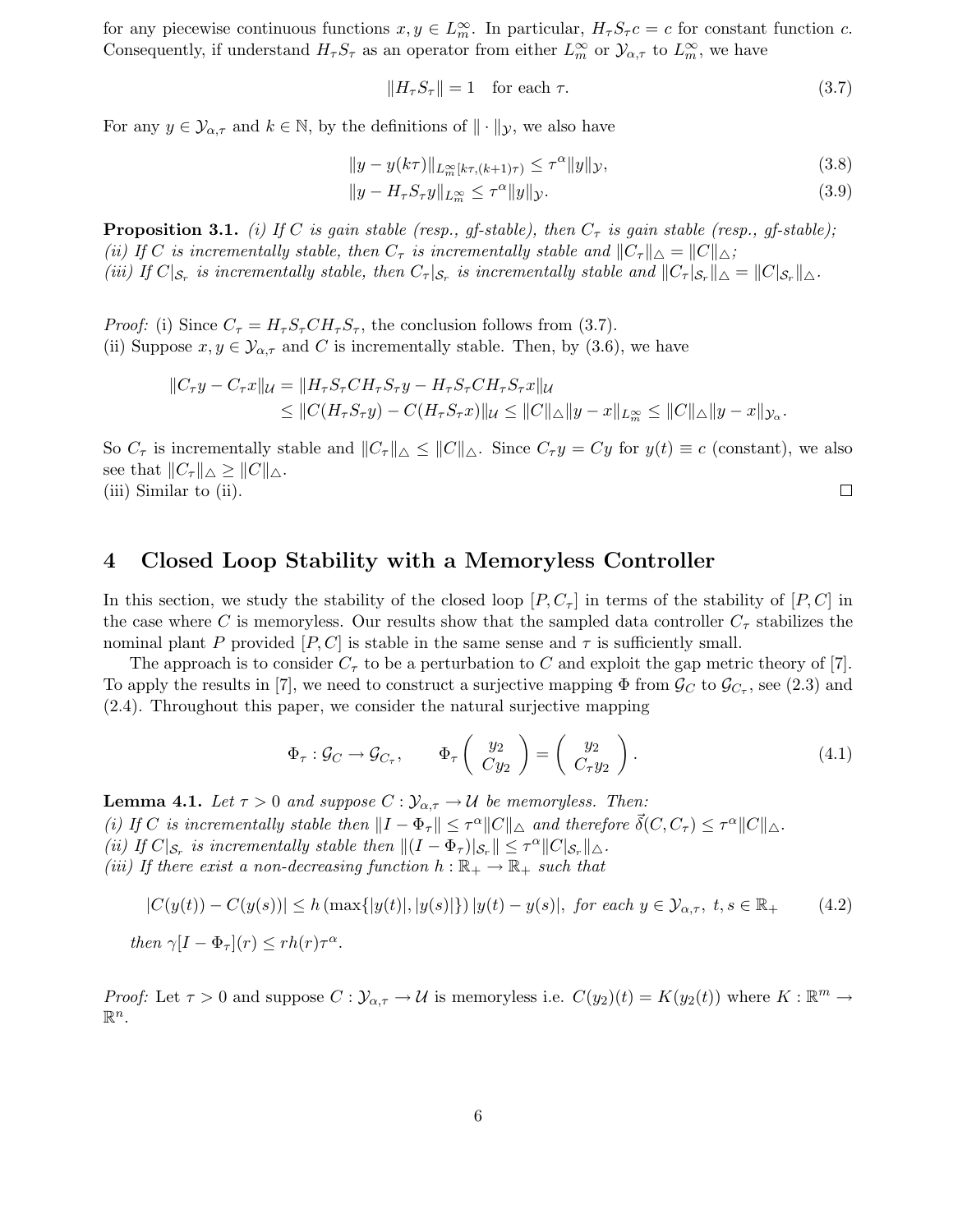(i) Since  $C_\tau y_2 = H_\tau C_d S_\tau y_2$ , we have

$$
||I - \Phi_{\tau}|| = \sup_{\substack{(y_2, u_2)^\top \in \mathcal{G}_C \\ ||(y_2, u_2)^\top||_W \neq 0}} \frac{||(I - \Phi_{\tau})(y_2, u_2)^\top||_W}{||(y_2, u_2)^\top||_W} = \sup_{\substack{y_2 \in \text{Dom}(C) \\ y_2 \neq 0}} \frac{||(0, Cy_2 - H_{\tau}C_dS_{\tau}y_2)||_W}{||(y_2, Cy_2)^\top||_W}
$$
  

$$
\leq \sup_{\substack{y_2 \in \text{Dom}(C) \\ y_2 \neq 0}} \frac{||Cy_2 - H_{\tau}C_dS_{\tau}y_2||_W}{||y_2||_W, ||Cy_2||_W}
$$

By the incremental stability of  $C$  and  $(3.8)$ , we obtain

$$
||Cy_2 - H_{\tau}C_dS_{\tau}y_2||_{\mathcal{U}} = \sup_{\substack{t \in [k\tau, (k+1)\tau) \\ k>0}} |C(y_2)(t)) - (H_{\tau}CS_{\tau}y_2)(t))| = \sup_{\substack{t \in [k\tau, (k+1)\tau) \\ k>0}} |K(y_2(t)) - K(y_2(k\tau))|
$$
  

$$
\leq ||C||_{\triangle} \sup_{\substack{t \in [k\tau, (k+1)\tau) \\ k>0}} |y_2(t) - y_2(k\tau)| \leq \tau^{\alpha} ||C||_{\triangle} ||y_2||_{\mathcal{Y}}
$$

Hence  $||I - \Phi_{\tau}|| \leq \tau^{\alpha} ||C||_{\triangle}$  and, therefore,  $\vec{\delta}(C, C_{\tau}) \leq \tau^{\alpha} ||C||_{\triangle}$ . (ii) Similar to (i).

(iii) Suppose there exists a non-decreasing function  $h : \mathbb{R} \to \mathbb{R}_+$  such that (4.2) holds. Then for each  $r > 0$ ,

$$
\gamma(I - \Phi_{\tau})(r) = \sup_{\substack{(y_2, Cy_2)^{\top} \in \mathcal{G}_C \\ ||(y_2, Cy_2)^{\top}||_{W} \leq \alpha}} \sup_{k>0} |C(y_2(t)) - C(y_2(k\tau))|
$$
  
\n
$$
\leq \sup_{\substack{(y_2, Cy_2)^{\top} \in \mathcal{G}_C \\ (y_2, Cy_2)^{\top} \in \mathcal{G}_C \\ ||(y_2, Cy_2)^{\top}||_{W} \leq \alpha}} \sup_{k>0} h(\max\{|y_2(t)|, |y_2(k\tau)|\})|y_2(t) - y_2(k\tau)|
$$
  
\n
$$
\leq \sup_{\substack{(y_2, Cy_2)^{\top} \in \mathcal{G}_C \\ (y_2, Cy_2)^{\top} \in \mathcal{G}_C \\ ||(y_2, Cy_2)^{\top}||_{W} \leq \alpha}} h(\|y_2\|_{\mathcal{Y}})\|y_2\|_{\mathcal{Y}} \leq rh(r)\tau^{\alpha},
$$

as required.

We remark that when C is Lipschitz or incrementally stable, (4.2) is satisfied with  $h(r) \equiv ||C||_{\Delta}$ . Suitable functions  $h(\cdot)$  also exist for operators with nonlinear growth, eg. if  $K(y) = -y^2$ , then  $h(r) = 2r$ .

 $\Box$ 

Hence, by Theorem 2.5, we obtain the following global result:

**Theorem 4.2.** Let  $\tau > 0$  and let  $\mathcal{U}, \mathcal{Y}_{\alpha,\tau}$  be defined as in (3.1)-(3.3). Suppose that  $P : \mathcal{U}_a \to (\mathcal{Y}_{\alpha,\tau})_a$  is causal,  $C: (\mathcal{Y}_{\alpha,\tau})_a \to \mathcal{U}_a$  is memoryless,  $[P, C]$  is globally well-posed and  $[P, C_{\tau}]$  is locally well-posed. (i) If  $[P, C]$  is gain stable, C is incrementally stable and  $\tau^{\alpha} < ||\Pi_{C//P}||^{-1}||C||_{\Delta}^{-1}$ , then  $[P, C_{\tau}]$  is globally well-posed, gain stable and

$$
\|\Pi_{C_{\tau}//P}\| \leq \|\Pi_{C//P}\|\frac{1+\tau^{\alpha}\|C\|_{\triangle}}{1-\tau^{\alpha}\|C\|_{\triangle}\|\Pi_{C//P}\|}.
$$

(ii) If  $[P, C]$  is gf-stable, inequality (4.2) is satisfied and there exists  $\varepsilon \in \mathcal{K}_{\infty}$  such that

$$
\tau^{\alpha} \le \frac{(1+\varepsilon)^{-1}(r)}{h\left(\gamma[\Pi_{C//P}](r)\right)\gamma[\Pi_{C//P}](r)} \quad \text{for all } r \ge 0,
$$

then  $[P, C_{\tau}]$  is globally well-posed and gf-stable.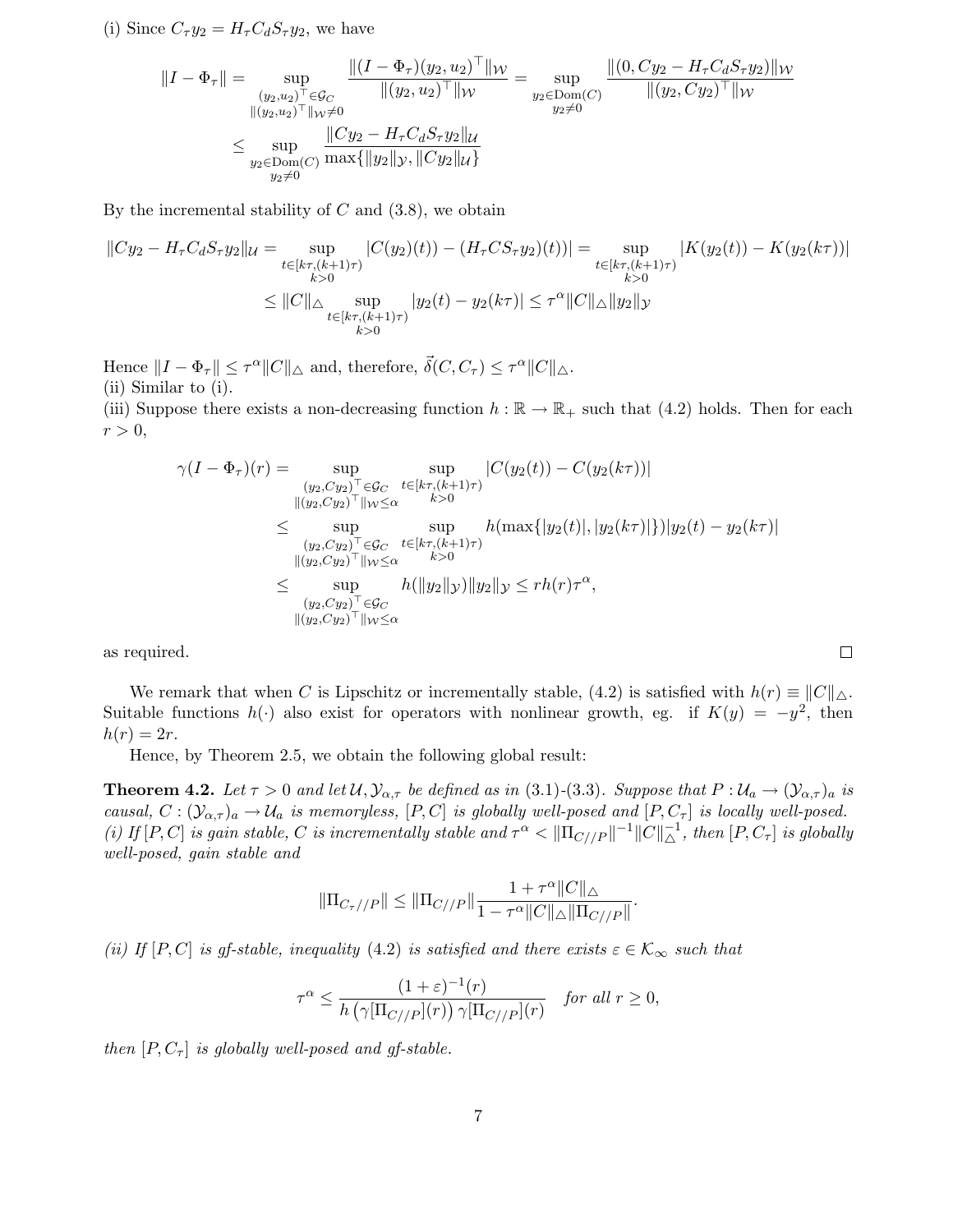We remark that Theorem 4.2 part (ii) may yield sharper estimates for the stabilizing sample rate than part (i).

By Theorem 2.6, we have the following regional stability theorem:

**Theorem 4.3.** Let  $r, \tau > 0$  and let  $\mathcal{U}, \mathcal{Y}_{\alpha,\tau}$  be defined as in (3.1)-(3.3). Suppose that  $P: \mathcal{U}_a \to (\mathcal{Y}_{\alpha,\tau})_a$ is causal,  $C:(\mathcal{Y}_{\alpha,\tau})_a\to\mathcal{U}_a$  is memoryless,  $[P,C]$  is globally well-posed on  $\mathcal{S}_r$  and  $[P,C_\tau]$  is locally wellposed. Suppose  $\|\Pi_{C//P}|_{\mathcal{S}_r}\| \leq p$  and that the mapping  $\Phi_{\tau}$  defined in (4.1) is such that  $(\Phi_{\tau}-I)\Pi_{C//P}|_{\mathcal{S}_r}$ is continuous and compact. If  $q = \tau^{\alpha} ||C|_{\mathcal{S}_r} ||_{\Delta} < p^{-1}$ , then  $[P, C_{\tau}]$  is globally well-posed and bounded on  $S_{(1-pq)r}$ , and

$$
\|\Pi_{C_{\tau}//P}|_{\mathcal{S}_{(1-pq)r}}\| \leq \|\Pi_{C//P}|_{\mathcal{S}_r}\|\frac{1+\tau^{\alpha}\|C|_{\mathcal{S}_r}\|_{\triangle}}{1-\tau^{\alpha}\|C|_{\mathcal{S}_r}\|\triangle\|\Pi_{C//P}|_{\mathcal{S}_r}\|}
$$

.

Next, we present some examples to show the applications of this theorem.

**Example 4.4.** (Gain stability of an integrator with saturation) We let  $n = m = \alpha = 1$  and consider the feedback system given in Figure 3.



Figure 3: Integrator with saturation.

In this system, the nominal plant  $P$  is defined by

$$
\dot{x}(t) = \text{SAT}(u_1(t)), \quad x(0) = 0
$$
  

$$
y_1(t) = x(t)
$$

where  $\text{SAT}(u_1) = u_1$  when  $|u_1| \leq 1$  and is equal to  $\text{sign}(u_1)$  when  $|u_1| > 1$ . The memoryless controller C is specified by  $K(y_2) = -y_2$ .

It is routine to check that  $P(\mathcal{U}) \subset \mathcal{Y}, C : \mathcal{Y} \to \mathcal{U}$  is incrementally stable with  $||C||_{\Delta} = 1$  and that

$$
\|\Pi_{C//P}\| = \sup_{\|(u_0,y_0)^\top\| \neq 0} \frac{\|y_0 - x\|_{\mathcal{Y}}}{\max{\{\|u_0\|_{\mathcal{U}}, \|y_0\|_{\mathcal{Y}}\}}} \leq \sup_{\|(u_0,y_0)^\top\| \neq 0} \frac{\|y_0\|_{\mathcal{Y}} + \|x\|_{\mathcal{Y}}}{\max{\{\|u_0\|_{\mathcal{U}}, \|y_0\|_{\mathcal{Y}}\}}},
$$

where  $x$  is the solution to the closed loop equation

$$
\dot{x}(t) = \text{SAT}(u_0(t) + y_0(t) - x(t)), \quad x(0) = 0.
$$
\n(4.3)

For a given  $u_0, y_0$ , consider the corresponding continuous function  $x(\cdot)$  over any finite given interval [0, T]. Suppose the maximum of  $|x(t)|$  on [0, T] is reached at  $t_0$  and  $x(t_0) > 0$ . Then, for any  $\varepsilon > 0$ , there exist  $t_1 \in (0, t_0)$  such that  $x(t_1) > x(t_0) - \varepsilon$  and  $\dot{x}(t) > 0$ . From (4.3), it follows  $u_0(t_1) + y_0(t_1) > x(t_1) > x(t_0) - \varepsilon = ||x||_{L^\infty(0,T)} - \varepsilon$ . A similar argument when  $x(t_0) < 0$  establishes  $||u_0 + y_0||_{L^{\infty}} \ge ||x||_{L^{\infty}}$ . By (4.3) we have

$$
|x(t) - x(s)| \le \sup_{r>0} |\dot{x}(r)| |t - s| \le \sup_{r>0} |\text{SAT}(u_0(r) + y_0(r) - x(r))||t - s| \le ||u_0 + y_0 - x||_{L^{\infty}} |t - s|.
$$

Hence  $||x||_{\mathcal{Y}} \le \max{||x||_{L^{\infty}}, ||u_0 + y_0 - x||_{L^{\infty}}} \le 2||u_0 + y_0||_{L^{\infty}}$  and therefore

$$
\|\Pi_{C//P}\| \le \sup_{\|(u_0,y_0)^\top\|\neq 0} \frac{\|y_0\|_{\mathcal{Y}}+2\|u_0+y_0\|_{L^\infty}}{\max\{\|u_0\|_{\mathcal{U}},\|y_0\|_{\mathcal{Y}}\}} \le \sup_{\|(u_0,y_0)^\top\|\neq 0} \frac{2\|u_0\|_{\mathcal{U}}+3\|y_0\|_{\mathcal{Y}}}{\max\{\|u_0\|_{\mathcal{U}},\|y_0\|_{\mathcal{Y}}\}} \le 5.
$$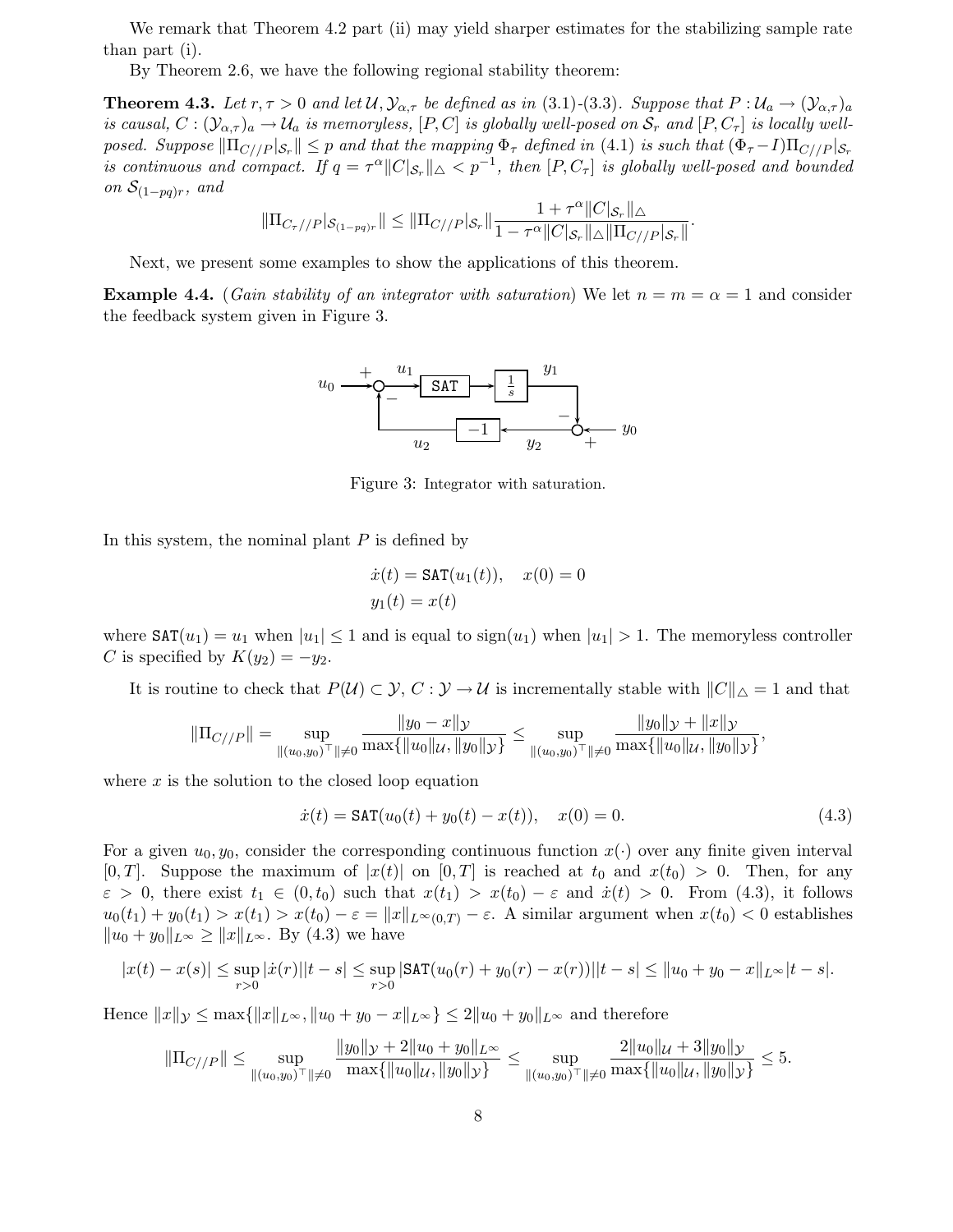So  $[P, C]$  is globally well-posed and gain stable. Since  $[P, C<sub>\tau</sub>]$  is locally well-posed by standard result on differential systems, it follows by Lemma 2.5 and Theorem 4.2 that  $[P, C<sub>\tau</sub>]$  is gain stable provided  $\tau < 1/5$ .

**Example 4.5.** (A gain stable system with cubic nonlineaity) Let  $m = n = \alpha = 1$  as in Example 4.4 and consider the system where the nominal plant  $P$  is defined by

$$
\dot{x}(t) = -x^3(t) + u_1(t), \ y_1(t) = x(t), \quad x(0) = 0,
$$
\n(4.4)

and the controller C is defined by  $u_2(t) = -y_2(t)$ .

For this system, the closed loop is  $[P, C]$  given by

$$
\dot{x}(t) = -x^3(t) - x(t) + u_0(t) + y_0(t), \ y_1(t) = x(t), \quad x(0) = 0 \tag{4.5}
$$

and the parallel projection  $\Pi_{C//P}$  is the mapping  $(u_0, y_0)^\top \mapsto (-y_0 + x, y_0 - x)^\top$ . From (4.5), it follows  $x(t)\dot{x}(t) \leq -|x(t)|^4 - |x(t)|^2 + |u_0(t) + y_0(t)||x(t)|$  and, therefore  $|x(t)|^3 + |x(t)| \leq |u_0(t) + y_0(t)| \leq$  $||u_0 + y_0||_{L^{\infty}}$  for all  $t > 0$ . This yields

$$
\sup_{t \neq s} \frac{|x(t) - x(s)|}{|t - s|} \leq \max_{t \geq 0} |\dot{x}(t)| \leq \max_{t \geq 0} (|x(t)|^3 + |x(t)| + |u_0(t) + y_0(t)|]) \leq 4 \|(u_0, y_0)^\top\|.
$$

So  $||x||_{\mathcal{Y}} \le 4 ||(u_0, y_0)^{\top}||$  and  $||y_0 - x||_{\mathcal{Y}} \le 5 ||(u_0, y_0)^{\top}||$ . That, is  $[P, C]$  is gain stable and  $||\Pi_{C//P}|| \le 5$ . Hence, by Theorem 4.2,  $[P, C_{\tau}]$  is gain stable provided  $\tau < 1/5$ .

#### 5 Closed Loop Stability with a Dynamic Controller

We now consider the case where the controller is dynamic. In particular, we restrict our attention to the case where C is given by a stable causal operator. In this context, a condition stronger then  $(4.2)$ is utilized to estimate  $||I - \Phi_{\tau}||$ .

**Lemma 5.1.** Let  $\tau > 0$  and suppose that  $C : \mathcal{Y}_{\alpha,\tau} \to \mathcal{U}$  is causal. Let  $\Phi_{\tau}$  be defined by (4.1). If there exist non-decreasing functions  $h_1, h_2 : \mathbb{R}_+ \to \mathbb{R}_+$  and  $\beta_1, \beta_2 > 0$  such that

$$
||Cx - Cy||_{\mathcal{U}} \le h_1(\max\{||x||_{L_m^{\infty}}, ||y||_{L_m^{\infty}}\})||x - y||_{L_m^{\infty}}^{\beta_1}, \quad \text{for all } x, y \in \mathcal{Y}_{\alpha, \tau}
$$
(5.1)

$$
|Cy(t)-Cy(s)| \leq h_2(||y||_{\mathcal{Y}})|t-s|^{\beta_2}, \quad \text{for all } x, y \in \mathcal{Y}_{\alpha,\tau}, t, s \in [k\tau, (k+1)\tau), k \in \mathbb{N}, \tag{5.2}
$$

then  $\gamma(I - \Phi_{\tau})(r) \leq r^{\beta_1} h_1(r) \tau^{\alpha} + h_2(r) \tau^{\beta_2}$ . If, in addition,  $c_{\infty} < \infty$  where

$$
c_R = \max\{\sup_{R>r>0} r^{\beta_1 - 1} h_1(r), \sup_{R>r>0} h_2(r)/r\} < \infty,
$$
\n(5.3)

then  $\vec{\delta}(C, C_{\tau}) \leq c_{\infty} \tau^{\alpha} + c_{\infty} \tau^{\beta_2}$ .

*Proof:* Let  $\tau > 0$  and suppose that  $C : \mathcal{Y}_{\alpha,\tau} \to \mathcal{U}$  is causal. By assumptions (5.1) and (5.2)

$$
||Cy_{2} - H_{\tau}S_{\tau}CH_{\tau}S_{\tau}y_{2}||_{\mathcal{U}} \le ||Cy_{2} - CH_{\tau}S_{\tau}y_{2}||_{\mathcal{U}} + ||CH_{\tau}S_{\tau}y_{2} - H_{\tau}S_{\tau}CH_{\tau}S_{\tau}y_{2}||_{\mathcal{U}}\le ||Cy_{2} - CH_{\tau}S_{\tau}y_{2}||_{\mathcal{U}} + \sup_{t \in [k\tau, (k+1)\tau)} |(CH_{\tau}S_{\tau}y_{2})(t) - (CH_{\tau}S_{\tau}y_{2})(k\tau)|\le h_{1}(\max\{||y_{2}||, ||H_{\tau}S_{\tau}y_{2}||\})||y_{2} - H_{\tau}S_{\tau}y_{2}||_{L^{\infty}_{\infty}}^{q_{1}}+ \sup_{k \ge 0} h_{2}(|H_{\tau}S_{\tau}y_{2}||_{\mathcal{Y}})(t - k\tau)^{\beta_{2}}\le h_{1}(|y_{2}||_{\mathcal{Y}})||y_{2}||_{\mathcal{Y}}^{\beta_{1}}\tau^{\alpha} + h_{2}(|y_{2}||_{\mathcal{Y}})\tau^{\beta_{2}}.
$$
\n(5.4)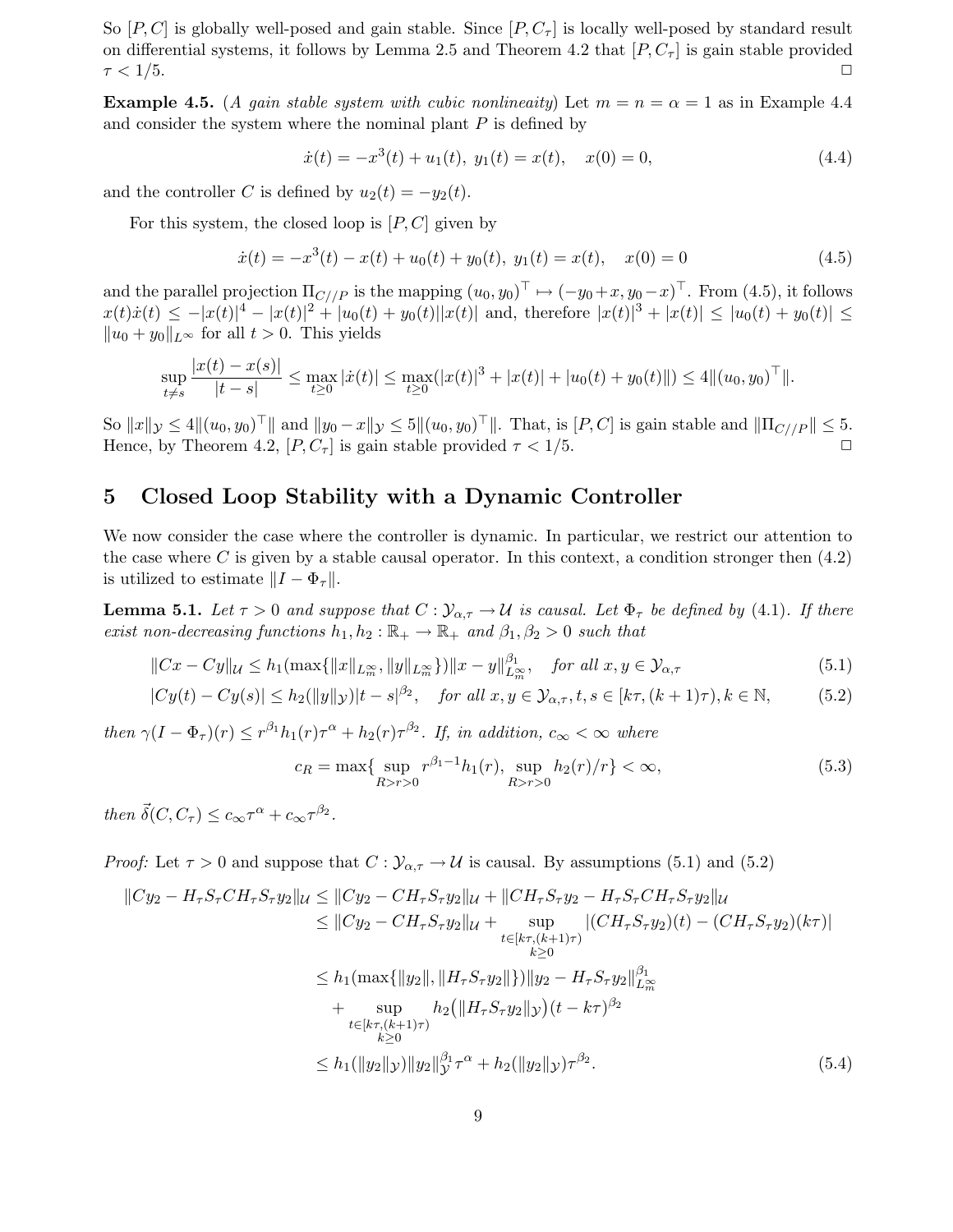Let  $r > 0$ . Then, by the definitions of  $\Phi_{\tau}$  and  $C_{\tau}$ 

$$
\gamma[I - \Phi_{\tau}](r) = \sup_{\substack{(y_2, Cy_2)^\top \in \mathcal{G}_C \\ ||(y_2, Cy_2)||_W \le r}} \|Cy_2 - H_{\tau}S_{\tau}CH_{\tau}S_{\tau}y_2\|_W \le h_1(r)r^{\beta_1} \tau^{\alpha} + h_2(r)\tau^{\beta_2}
$$

In the case where  $c_{\infty} := \max\{\sup_{r>0} r^{\beta_1-1}h_1(r), \sup_{r>0} h_2(r)/r\} < \infty$ , then by (5.4), we have

$$
||I - \Phi_{\tau}|| = \sup_{\substack{(y_2, u_2)^\top \in \mathcal{G}_C \\ ||(y_2, u_2)^\top|| \neq 0}} \frac{||(I - \Phi_{\tau})(y_2, u_2)||_W}{||(y_2, u_2)^\top||_W} = \sup_{\substack{y_2 \in \mathcal{Y}_{\alpha, \tau} \\ y_2 \neq 0}} \frac{||(0, Cy_2 - H_{\tau}S_{\tau}CH_{\tau}S_{\tau}y_2)||_W}{||(y_2, Cy_2)^\top||_W}
$$
  

$$
\leq \sup_{y_2 \in \mathcal{Y}_{\alpha, \tau}, y_2 \neq 0} \frac{||Cy_2 - H_{\tau}S_{\tau}CH_{\tau}S_{\tau}y_2||_U}{\max{||y_2||_{\mathcal{Y}}, ||Cy_2||_{\mathcal{U}}}} \leq c_{\infty} \tau^{\alpha} + c_{\infty} \tau^{\beta_2}.
$$

 $\Box$ 

We remark that, by the definition of  $\mathcal{Y}_{\alpha,\tau}$ , any  $y \in \mathcal{Y}_{\alpha,\tau}$  is such that  $|y(t) - y(s)| \leq ||y||_{\mathcal{Y}} |t-s|^{\alpha}$  for  $t, s \in [k\tau, (k+1)\tau)$ . Hence any memoryless controller of the form  $Cy(t) = K(y^r(t))$  with K Lipschitz satisfies (5.1) and (5.2). Simple examples of dynamic controllers satisfying assumptions (5.1) and (5.2) include cascades of Lipschitz memoryless blocks with stable linear systems, e.g.

$$
u(t) = K\left(\int_0^t Ce^{-A(t-s)}By(s)ds\right), \quad \text{or } u(t) = \int_0^t Ce^{-A(t-s)}BK(y(s))ds
$$

where  $K : \mathbb{R}^m \to \mathbb{R}^n$  is a Lipschitz function and  $(A, B, C)$  defines a stable linear system, see Example 5.4 below.

Applying Theorems 2.5 and 2.6, we obtain the following theorems for the respective cases of global and regional stability:

**Theorem 5.2.** Let  $\tau > 0$  and let  $\mathcal{U}, \mathcal{Y}_{\alpha,\tau}$  be defined as in (3.1)-(3.3). Suppose  $P : \mathcal{U}_a \to (\mathcal{Y}_{\alpha,\tau})_a$  is causal and  $C: \mathcal{Y}_{\alpha,\tau} \to \mathcal{U}$  is an operator satisfying the conditions of Lemma 5.1 for some  $h_1, h_2, \beta_1, \beta_2$ . Suppose that  $[P, C]$  is globally well-posed and  $[P, C<sub>\tau</sub>]$  is locally well-posed.

(i) If  $[P, C]$  is globally gain stable and  $\tau^{\alpha} + \tau^{\beta_2} < c_{\infty}^{-1} \|\Pi_{C//P}\|^{-1}$  where  $c_{\infty} > 0$  is defined by equation (5.3), then  $[P, C<sub>\tau</sub>]$  is globally well-posed, gain stable and

$$
\|\Pi_{C_{\tau}//P}\| \leq \|\Pi_{C//P}\|\frac{1+c_{\infty}\tau^{\alpha}+c_{\infty}\tau^{\beta_2}}{1-(c_{\infty}\tau^{\alpha}+c_{\infty}\tau^{\beta_2})\|\Pi_{C//P}\|}.
$$

(ii) If  $[P, C]$  is gf-stable, and there exists  $\varepsilon \in \mathcal{K}_{\infty}$  such that

$$
\left(\gamma[\Pi_{C//P}](r)\right)^{\beta_1} h_1\left(\gamma[\Pi_{C//P}](r)\right)\tau^{\alpha} + h_2\left(\gamma[\Pi_{C//P}](r)\right)\tau^{\beta_2} \leq (1+\varepsilon)^{-1}(r) \text{ for all } r \geq 0,
$$

then  $[P, C_{\tau}]$  is globally well-posed and gf-stable.

**Theorem 5.3.** Let  $r, \tau > 0$  and let  $\mathcal{U}, \mathcal{Y}_{\alpha,\tau}$  be defined as in (3.1)-(3.3). Suppose  $P : \mathcal{U}_a \to (\mathcal{Y}_{\alpha,\tau})_a$  is causal and  $C: \mathcal{Y}_{\alpha,\tau} \to \mathcal{U}$  is an operator satisfying the conditions of Lemma 5.1 for some  $h_1, h_2, \beta_1, \beta_2$ . Suppose that  $[P, C]$  is globally well-posed on  $S_r$  and that  $[P, C_\tau]$  is locally well-posed. Also suppose  $\|\Pi_{C//P}|_{\mathcal{S}_r}\| \leq p$ , (5.1) and (5.2) are satisfied, and that the mapping  $\Phi_{\tau}$  defined in (4.1) is such that  $(\Phi_{\tau}-I)\Pi_{C//P}|_{\mathcal{S}_r}$  is continuous and compact. If  $c_r > 0$  is defined by (5.3), and  $q = c_r(\tau^{\alpha} + \tau^{\beta_2}) < p^{-1}$ , then  $[P, C_{\tau}]$  is globally well-posed and bounded on  $\mathcal{S}_{(1-pq)r}$ , and

$$
\|\Pi_{C_{\tau}//P}|_{\mathcal{S}_{(1-pq)r}}\| \leq \|\Pi_{C//P}|_{\mathcal{S}_r}\|\frac{1+c_r\tau^{\alpha}+c_r\tau^{\beta}}{1-c_r(\tau^{\alpha}+\tau^{\beta})\|\Pi_{C//P}|_{\mathcal{S}_r}\|}.
$$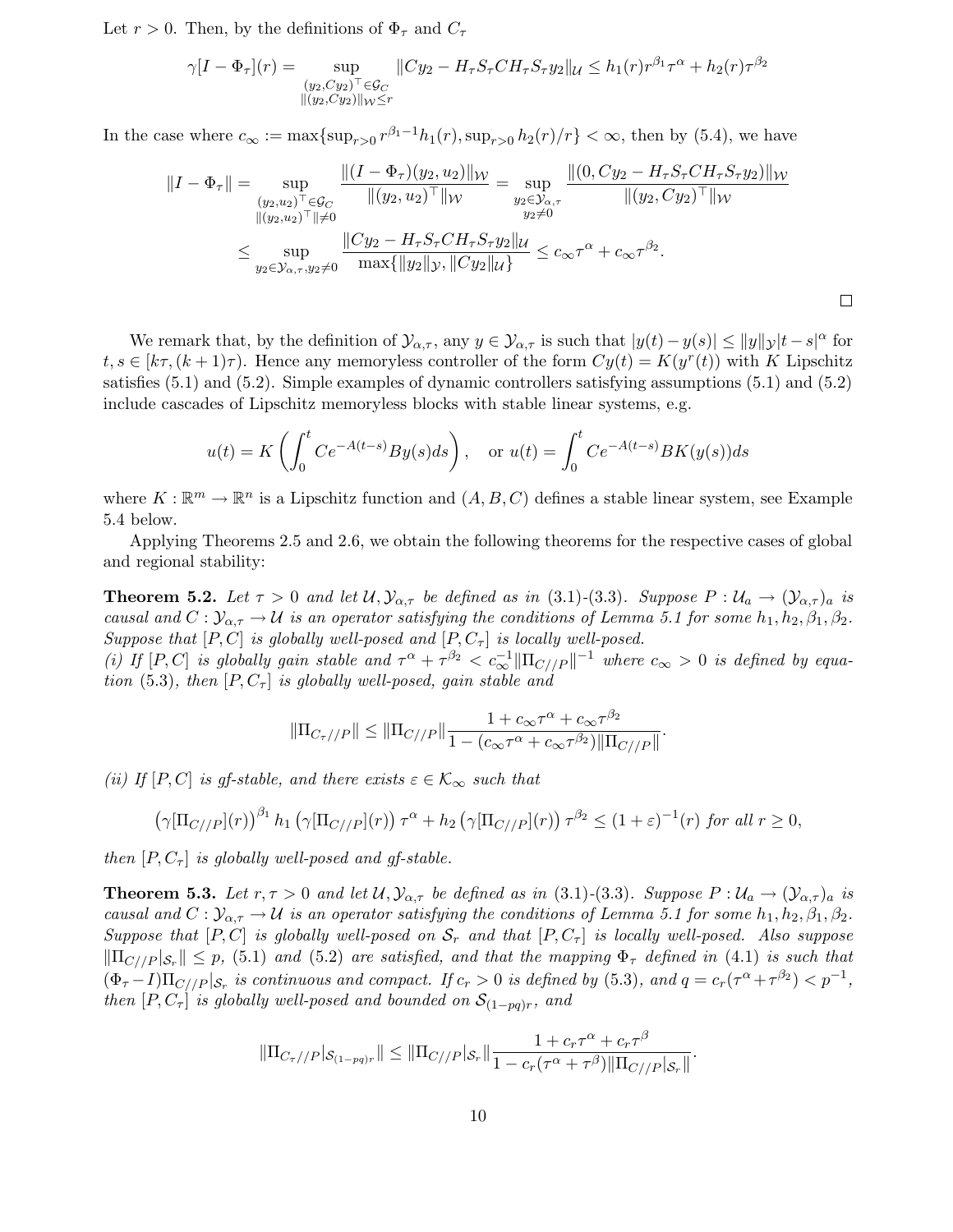**Example 5.4.** (A locally stable nonlinear system with a 2-dimensional state) Let  $\alpha = n = m = 1$  and consider the system when  $P, C$  are defined respectively by

$$
\dot{x}_1(t) = x_1(t) + x_2(t) + u_1(t), \quad x_1(0) = 0,
$$
  
\n
$$
P: U_a \to Y_a, \quad u_1 \mapsto y_1: \quad \dot{x}_2(t) = -\sigma x_2(t) + x_1^2(t), \quad \sigma \ge 1, \quad x_2(0) = 0,
$$
  
\n
$$
y_1(t) = x_1(t),
$$
  
\n
$$
C: Y_a \to U_a, \quad y_2 \mapsto u_2: \quad \begin{array}{c} \dot{z}(t) = -\sigma z(t) + y_2^2(t), \quad z(0) = 0, \\ u_2(t) = z(t) - 2y_2(t). \end{array}
$$

For this system, the conditions for Lemma 5.1 are satisfied with  $\beta_1 = \beta_2 = 1, h_1(r) = \frac{2}{\sigma}$  $\frac{2}{\sigma}r+2,$  $h_2(r) = 2r^2 + 2r$ . The closed loop is given by

$$
\dot{x}_1(t) = -x_1(t) + u_0(t) + 2y_0(t) + \int_0^t e^{-\sigma(t-s)} (2y_0(s)x_1(s) - y_0^2(s))ds, \quad x_1(0) = 0,\tag{5.5}
$$

so the parallel projection  $\Pi_{C//P}$  is the mapping

$$
\begin{pmatrix} y_0 \\ u_0 \end{pmatrix} \mapsto \begin{pmatrix} y_2 \\ u_2 \end{pmatrix} = \begin{pmatrix} y_0(t) - x_1(t) \\ \int_0^t e^{-\sigma(t-s)} (y_0(s) - x_1(s))^2 ds - 2y_0(s) + 2x_1(s) \end{pmatrix}.
$$

Multiplying  $x_1$  to both sides of (5.5) and using the fact  $\int_0^t e^{-\sigma(t-s)}ds \leq \sigma^{-1}$  we obtain

$$
|x_1(t)| \leq \frac{2}{\sigma} ||y_0||_{\mathcal{Y}} \sup_{s \in [0,t]} |x_1(s)| + ||u_0||_{\mathcal{U}} + 2||y_0||_{\mathcal{Y}} + \frac{1}{\sigma} ||y_0||_{\mathcal{Y}}^2
$$

which holds for all  $t > 0$ . Then, for  $r < \sigma/2$  and  $(y_0, u_0)^\top \in S_r$ , we have

$$
||x_1||_{\mathcal{Y}} \le \left(1 - \frac{2}{\sigma}r\right)^{-1} \left[||u_0||_{\mathcal{U}} + 2||y_0||_{\mathcal{Y}} + \frac{1}{\sigma}||y_0||_{\mathcal{Y}}^2\right] \le \frac{3\sigma r + r^2}{\sigma - 2r},\qquad(5.6)
$$
  
pp 
$$
\frac{||x_1||_{\mathcal{Y}}}{\sigma - \frac{||x_1||_{\mathcal{Y}}}{\sigma - \frac{||x_1||_{\mathcal{Y}}}{\sigma - \frac{||x_1||_{\mathcal{Y}}}{\sigma - \frac{||x_1||_{\mathcal{Y}}}{\sigma - \frac{||x_1||_{\mathcal{Y}}}{\sigma - \frac{||x_1||_{\mathcal{Y}}}{\sigma - \frac{||x_1||_{\mathcal{Y}}}{\sigma - \frac{||x_1||_{\mathcal{Y}}}{\sigma - \frac{||x_1||_{\mathcal{Y}}}{\sigma - \frac{||x_1||_{\mathcal{Y}}}{\sigma - \frac{||x_1||_{\mathcal{Y}}}{\sigma - \frac{||x_1||_{\mathcal{Y}}}{\sigma - \frac{||x_1||_{\mathcal{Y}}}{\sigma - \frac{||x_1||_{\mathcal{Y}}}{\sigma - \frac{||x_1||_{\mathcal{Y}}}{\sigma - \frac{||x_1||_{\mathcal{Y}}}{\sigma - \frac{||x_1||_{\mathcal{Y}}}{\sigma - \frac{||x_1||_{\mathcal{Y}}}{\sigma - \frac{||x_1||_{\mathcal{Y}}}{\sigma - \frac{||x_1||_{\mathcal{Y}}}{\sigma - \frac{||x_1||_{\mathcal{Y}}}{\sigma - \frac{||x_1||_{\mathcal{Y}}}{\sigma - \frac{||x_1||_{\mathcal{Y}}}{\sigma - \frac{||x_1||_{\mathcal{Y}}}{\sigma - \frac{||x_1||_{\mathcal{Y}}}{\sigma - \frac{||x_1||_{\mathcal{Y}}}{\sigma - \frac{||x_1||_{\mathcal{Y}}}{\sigma - \frac{||x_1||_{\mathcal{Y}}}{\sigma - \frac{||x_1||_{\mathcal{Y}}}{\sigma - \frac{||x_1||_{\mathcal{Y}}}{\sigma - \frac{||x_1||_{\mathcal{Y}}}{\sigma - \frac{||x_1||_{\mathcal{Y}}}{\sigma - \frac{
$$

$$
\sup_{\|(u_0, y_0)^\top\| \le r} \frac{\sup_{\|u\| \le \sqrt{2\pi}}}{\max\{\|u_0\| \mathcal{U}, \|y_0\| \mathcal{Y}\}} \le \left(1 - \frac{\epsilon}{\sigma} r\right) \quad \left(3 + \frac{\epsilon}{\sigma}\right) = \frac{\frac{\epsilon}{\sigma} \cdot \frac{\epsilon}{\sigma}}{\sigma - 2r} \tag{5.7}
$$

and

$$
\|\Pi_{C//P}|_{S_r}\| = \sup_{\|(u_0,y_0)^{\top}\| \le r} \frac{\left\| \int_0^t e^{-\sigma(t-s)} (y_0(s) - x_1(s))^2 ds \right\|_{\mathcal{U}} + 2\|y_0 - x_1\|_{\mathcal{Y}}}{\max\{\|u_0\|_{\mathcal{U}}, \|y_0\|_{\mathcal{Y}}\}}
$$
  

$$
\le \sup_{\|(u_0,y_0)^{\top}\| \le r} \frac{(\|y_0\|_{\mathcal{Y}} + \|x_1\|_{\mathcal{Y}})^2 \sigma^{-1} + 2(\|y_0\|_{\mathcal{Y}} + \|x_1\|_{\mathcal{Y}})}{\max\{\|u_0\|_{\mathcal{U}}, \|y_0\|_{\mathcal{Y}}\}}
$$
  

$$
\le \frac{(4\sigma - r)(2\sigma^2 - r^2)}{\sigma(\sigma - r)^2} =: p.
$$

Now,

$$
\Phi_{\tau}: \left(\begin{array}{c}y\\Cy\end{array}\right) \to \left(\begin{array}{c}y\\C_{\tau}y\end{array}\right), \text{ for }\left(\begin{array}{c}y\\Cy\end{array}\right) \in \mathcal{G}_{C}.
$$
\n
$$
(I - \Phi)|_{\mathcal{G}} = \mathcal{G} \text{ and } (I - \Phi)|_{\mathcal{G}} \text{ by large basis}
$$

We consider the mappings  $(I - \Phi_{\tau})|_{S_{pr} \cap \mathcal{G}_C}$  and  $(I - \Phi_{\tau})\Pi_{C//P}|_{S_r}$ . By inequality (5.4),

$$
\left\| (I - \Phi_{\tau}) |_{S_{pr} \cap \mathcal{G}_C} \left( \begin{array}{c} y \\ Cy \end{array} \right) \right\| = \| Cy - C_{\tau} y \| \le \left( \frac{2}{\sigma} \|y\|_{\mathcal{Y}}^2 + 2\|y\|_{\mathcal{Y}} + 2\|y\|_{\mathcal{Y}}^2 + 2\|y\|_{\mathcal{Y}} \right) \tau \tag{5.8}
$$

which implies

$$
||(I - \Phi_{\tau})|_{S_{pr} \cap \mathcal{G}_C}|| \leq \left(4 + \frac{5}{2}pr\right)\tau = \left[4 + 2r\frac{(\sigma+1)(4\sigma - r)(2\sigma^2 - r^2)}{\sigma^2(\sigma - 2r)^2}\right]\tau =: q.
$$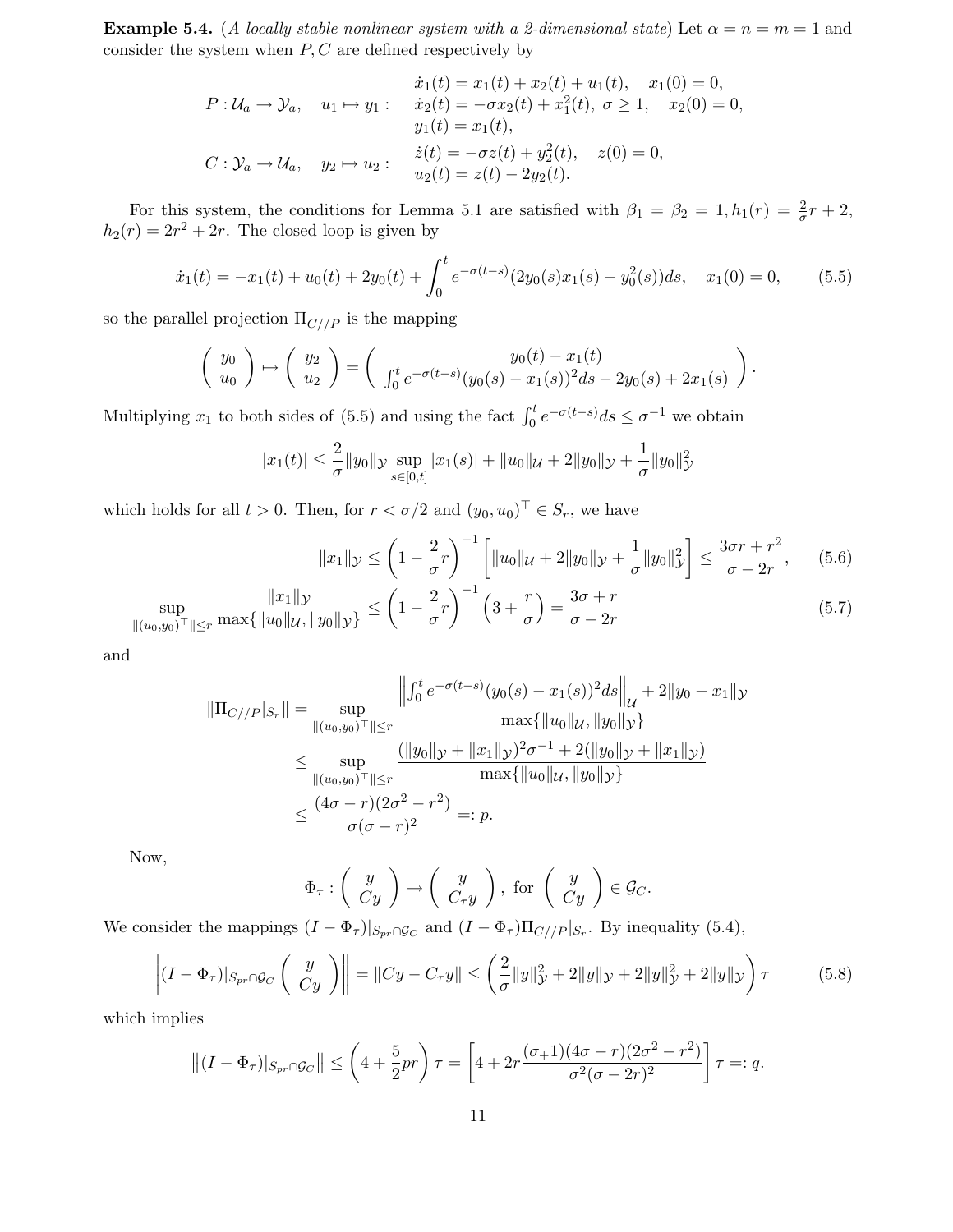Since  $(I - \Phi_{\tau})\Pi_{C//P}(y_0, u_0)^{\top} = (0, Cy_2 - C_{\tau}y_2)^{\top}$ , and by (5.4), (5.8), (5.6), (5.7) we obtain

$$
\begin{split} \|(I - \Phi_{\tau})\Pi_{C//P}|_{S_r} \| &= \sup_{0 \neq (y_0, u_0)^\top \in S_r} \frac{2(1 + 1/\sigma) \|y_2\|_{\mathcal{Y}}^2 + 4\|y_2\|_{\mathcal{Y}}}{\max\{\|y_0\|_{\mathcal{Y}}, \|u_0\|_{\mathcal{U}}\}} \tau \\ &\leq \sup_{0 \neq (y_0, u_0)^\top \in S_r} \frac{2(1 + 1/\sigma)(\|y_0\|_{\mathcal{Y}} + \|x_1\|_{\mathcal{Y}})^2 + 4(\|y_0\|_{\mathcal{Y}} + \|x_1\|_{\mathcal{Y}})}{\max\{\|y_0\|_{\mathcal{Y}}, \|u_0\|_{\mathcal{U}}\}} \tau \\ &\leq \frac{4\sigma - r}{\sigma - 2r} \left(1 + 2\frac{(\sigma + 1)(4\sigma^2 - r^2)}{\sigma(\sigma - 2r)}\right) \tau. \end{split}
$$

Hence if

$$
\tau < \min\left\{\frac{\sigma - 2r}{4\sigma - r} \left(1 + 2\frac{(\sigma + 1)(4\sigma^2 - r^2)}{\sigma(\sigma - 2r)}\right)^{-1}, \left[4\frac{\sigma(\sigma - 2r)^2}{(4\sigma - r)(2\sigma^2 - r^2)} + 2\left(1 + \frac{1}{\sigma}\right)r\right]^{-1}\right\},\right\}
$$

then  $|| (I - \Phi_{\tau}) |_{S_{pr} \cap \mathcal{G}_C} || < 1/p$  and  $|| (I - \Phi_{\tau}) \Pi_{C//P} |_{S_r} || < 1$ .

Finally, we study the continuity and compactness of  $(I - \Phi_{\tau}) \Pi_{C//P}|_{S_r}$ , equivalently by the continuity and compactness of the mapping

$$
(y_0, u_0)^\top \mapsto Cy_2 - C_\tau y_2 = C(y_0 - x_1) - C_\tau (y_0 - x_1).
$$

By our assumptions and Proposition 3.1 (ii), both C and  $C_{\tau}$  are continuous. By  $(5.5)(y_0, u_0)^{\top} \mapsto x_1$ is also continuous. So  $(I - \Phi_{\tau}) \Pi_{C//P}|_{S_r}$  is continuous. To establish compactness, let  $\{(y_{0,n}, u_{0,n})^{\top}\}\$ be a bounded sequence in  $\mathcal{S}_r$  and  $x_{1,n}$  be the solution to (5.5) corresponding to  $y_{0,n}$ ,  $u_{0,n}$ . Then  $\{x_{1,n}\}$ is bounded in  $L^{\infty}$  and, therefore, from Proposition 4 of [7], it follows that

$$
\left\{x_{1,n}(t) = \int_0^t e^{-(t-s)} \left[u_{0,n}(s) + 2y_{0,n}(s) + \int_0^s e^{-\sigma(s-\mu)} (2y_{0,n}(\mu)x_{1,n}(\mu) - y_{0,n}^2(\mu))d\mu\right]ds\right\}
$$

has a convergent subsequence, say  $\{x_{1,n_i}\}_{i\geq 0}$ , in  $L^{\infty}$ . By (5.5),  $\{\dot{x}_{1,n_i}\}_{i\geq 0}$  is also convergent in  $L^{\infty}$ . Hence  $\{x_{1,n_i}\}_{i\geq 0}$  is convergent in  $\mathcal Y$  and so is  $\{C(x_{0,n_i}-x_{1,n_i})-C_\tau(x_{0,n_i}-x_{1,n_i})\}_{i\geq 0}$ . This proves the compactness of  $(I - \Phi_{\tau}) \Pi_{C//P}|_{S_r}$ .

Hence, by Theorem 5.3,  $[P, C_{\tau}]$  is globally well-posed and locally gain stable for small  $\tau$  in the sense that  $H_{P,C_{\tau}}$  is bounded on  $S_{(1-pq)r}$ . For example, in the case  $\sigma = 4, r = 0.25$ , the system will be locally gain stable for  $\tau < 0.03497$ .

### 6 Comments and Conclusions

In this paper, we investigated the existence of a sampling rate to ensure stability when a continuoustime controller is implemented by a fast sampling and hold strategy. Stability for the sampled-data systems was studied via gap metric approach when the underlying continuous-time closed loop system is known to be stable. The digital controller  $C_{\tau}$  was constructed based on sample and hold when the continuous-time controller C is either memoryless or dynamic and stable.

Notice that  $\lim_{\tau\to 0} \|\Pi_{C_{\tau}}/P\| \leq \|\Pi_{C//P}\|$  in Theorems 4.2, 5.2 and  $\lim_{\tau\to 0} \|\Pi_{C_{\tau}}/P|_{\mathcal{S}_{(1-pq)r}}\| \leq$  $\|\Pi_{C//P}|\mathcal{S}_r\|$ . Analogous bounds can also be obtained for  $\|\Pi_{P//C_r}\|$  in Theorems 4.3, 5.3. This shows that the digital controller asymptotically recovers the performance of the underlying continuous-time controller.

We also observe that similar results hold for alternative sampling/holding operations. For example, the holding operator  $H_{\tau}$  can be replaced by the 'first order hold'  $\hat{H}_{\tau}$ :

$$
(\hat{H}_{\tau}z)(t) = z_{k-1} + \frac{z_k - z_{k-1}}{\tau}(t - k\tau) \text{ for any } z = (z_k) \in l^{\infty}, t \in [k\tau, (k+1)\tau).
$$

Let  $\hat{C}_{\tau}$  denote the corresponding digital controller  $\hat{C}_{\tau} = \hat{H}_{\tau} C_d S_{\tau}$ . Then one can prove that the gap between  $C_{\tau}$  and  $\hat{C}_{\tau}$  decreases to zero as  $\tau \to 0$  become smaller as  $\tau$  becomes smaller. Hence analogous fast sampling theorems are also valid for the first order hold.